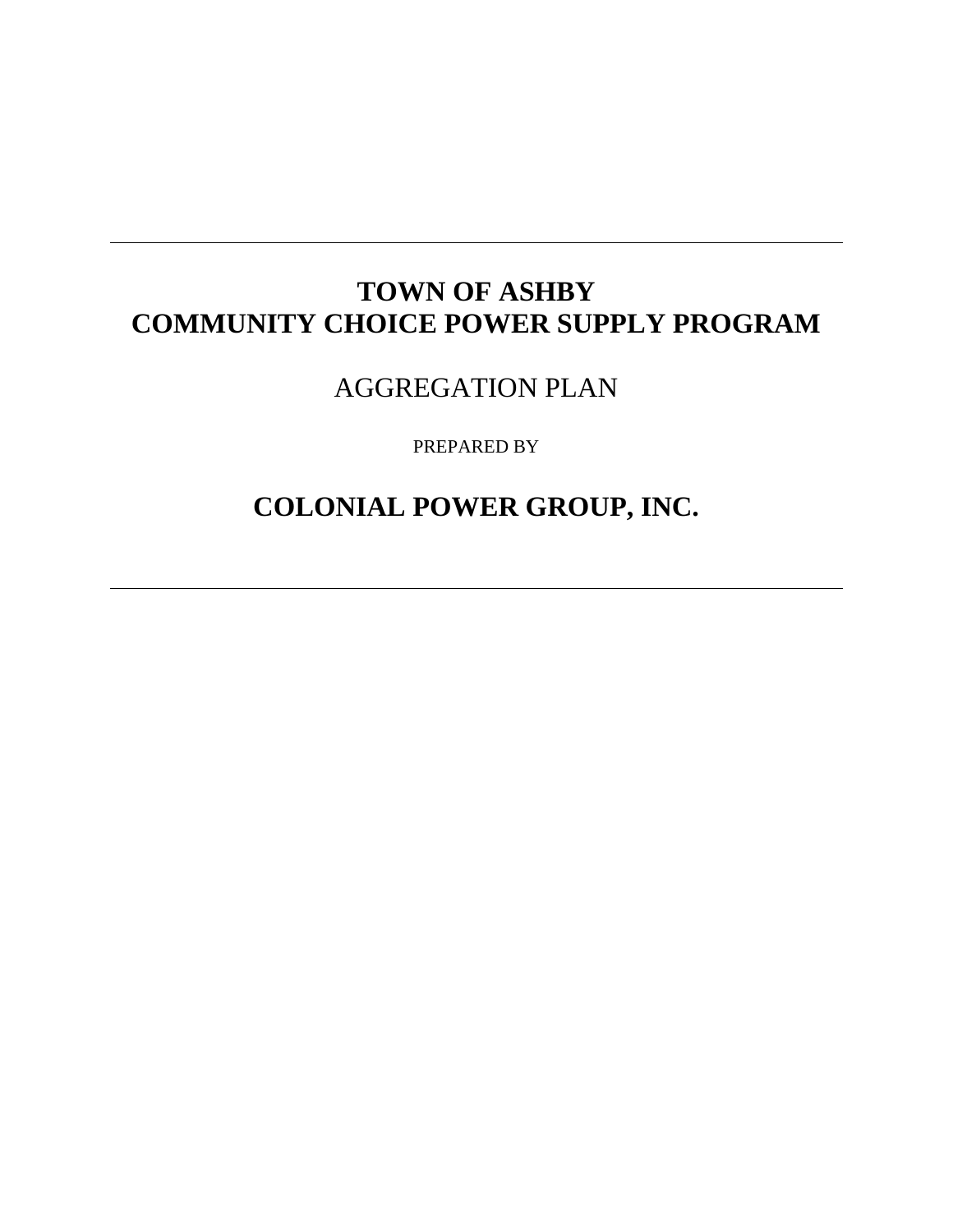## **PURPOSE OF THE AGGREGATION PLAN**

The Town of Ashby ("Town") developed this Aggregation Plan ("Plan") in compliance with Massachusetts law regarding public aggregation of electric consumers. It contains required information on the structure, operations, services, funding, and policies of the Town's Plan. The Plan has been developed in consultation with Colonial Power Group, Inc. (CPG) and the Massachusetts Department of Energy Resources (DOER).

The purpose of this Plan is to represent consumer interests in competitive markets for electricity. It seeks to aggregate consumers in the Town to negotiate rates for power supply. It brings together the buying power of more than 1,300 ratepayers. Furthermore, the Town seeks to take control of energy prices. The chart below describes the customer counts and load associated with consumers in Ashby. The estimated data is for the 2011 calendar year.

| <b>Rate Class</b> | Customers         | MWh (2011) |
|-------------------|-------------------|------------|
| Residential       | 1,207             | 10,150     |
| Commercial        | 133               | 102        |
| Industrial        | $\mathbf{\Omega}$ | $\theta$   |
| Street lighting   | NA                | <b>NA</b>  |
| Total             | 1,340             | 10,252     |

Participation is voluntary for each eligible consumer. Eligible consumers have the opportunity to decline service provided through the Plan and to choose any Competitive Supplier they wish. Based on enrollment figures from previous community aggregations, CPG anticipates that 97% of the eligible consumers will participate.

The Town has distributed this Plan for public review prior to submitting it to the Massachusetts Department of Public Utilities (Department).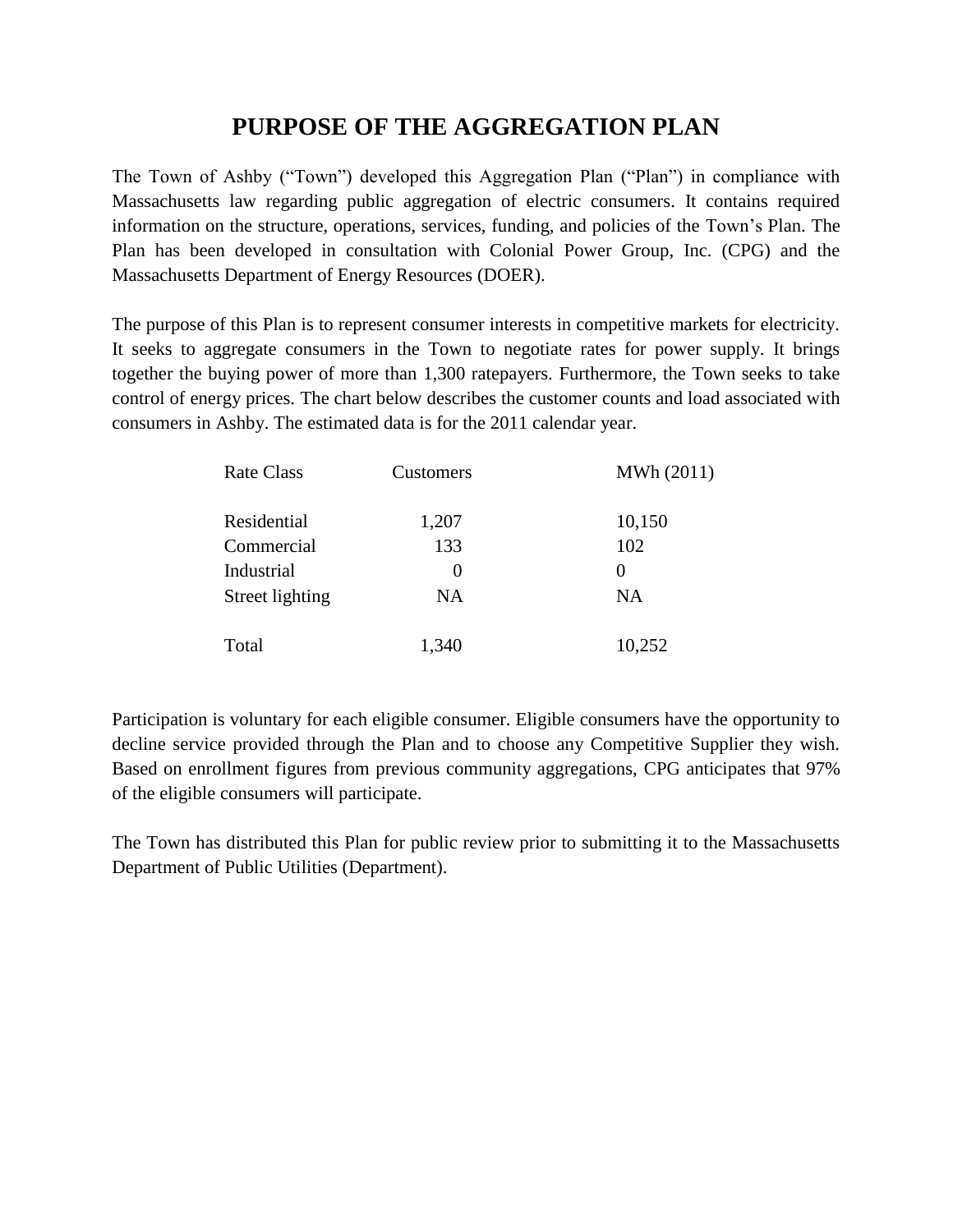# **TABLE OF CONTENTS**

| 1.  | The Process of Municipal Aggregation                             | $\mathbf{1}$ |
|-----|------------------------------------------------------------------|--------------|
| 2.  | Ashby's Community Choice Power Supply Program                    |              |
|     | <b>Organizational Structure</b><br>2.1                           | 2            |
|     | 2.2<br><b>Operational Levels</b>                                 | $2 - 3$      |
|     | Operations<br>2.3                                                | 4            |
|     | <b>Staffing and Manpower</b><br>2.4                              | $4 - 5$      |
| 3.  | Funding                                                          | 5            |
| 4.  | <b>Activation and Termination</b>                                |              |
|     | Activation<br>4.1                                                | $5-9$        |
|     | Termination<br>4.2                                               | 9            |
| 5.  | Methods for Entering and Terminating Agreements                  | 9            |
| 6.  | Rate Setting, Costs, and Billing                                 |              |
|     | <b>Rate Setting</b><br>6.1                                       | 10           |
|     | 6.2<br>Costs                                                     | 10           |
|     | <b>Billing</b><br>6.3                                            | $10-11$      |
| 7.  | <b>Universal Access</b>                                          | $11 - 12$    |
| 8.  | <b>Equitable Treatment of Ratepayers</b>                         | 12           |
| 9.  | Reliability                                                      | $12 - 13$    |
| 10. | <b>Rights and Responsibilities of Participants</b>               |              |
|     | 10.1 Rights                                                      | 13           |
|     | 10.2 Responsibilities                                            | 13           |
| 11. | Consequences of Municipal Aggregation                            |              |
|     | 11.1 Participation in Competitive Market                         | 13           |
|     | 11.2 Selection of Alternate Supplier                             | 13           |
|     | 11.3 Indemnification and Risk Associated with Competitive Market | 14           |
|     | 11.4 Other Protections                                           | 14           |
| 12. | Requirements Concerning Aggregated Service                       | 14           |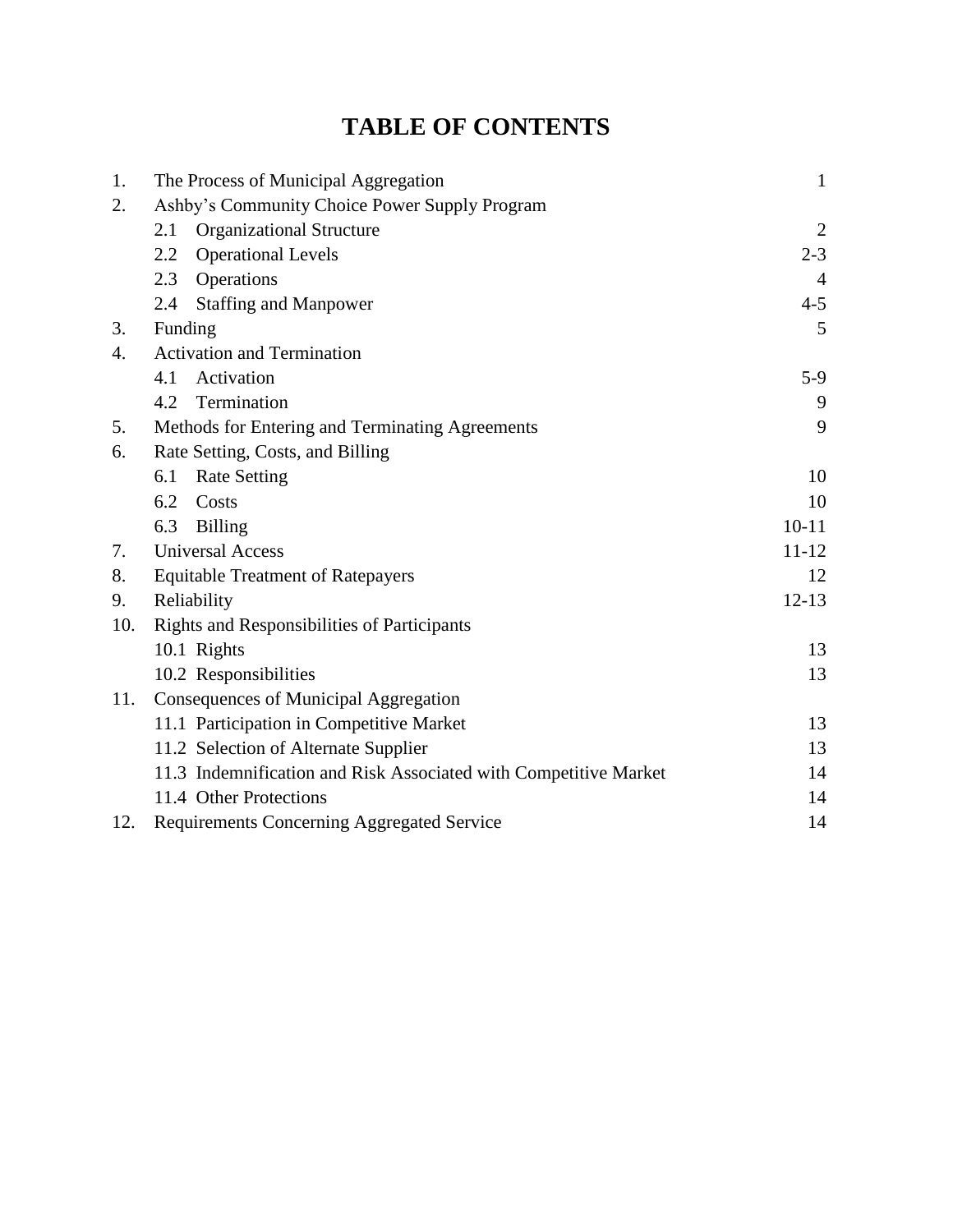## **REQUIREMENTS FOR MUNICIPAL AGGREGATION**

The Massachusetts Electric Utility Restructuring Act of 1997 ("Restructuring Act") contains several requirements for municipal aggregators. One requirement is to develop an aggregation plan in consultation with the DOER. The Plan is subject to review by consumers in the participating municipality and approval by the Department.

## **1 THE PROCESS OF MUNICIPAL AGGREGATION**

Municipal aggregation involves a multi-step public process as follows:

- 1.1 Vote and Authorization to become a Public Aggregator at Town Meeting
- 1.2 Development of Plan in Consultation with DOER
- 1.3 Review of Plan by Board of Selectmen and Consumers
- 1.4 Vote on Plan by Board of Selectmen
- 1.5 Submission of Plan for Department Approval
- 1.6 Public Hearing on Plan by Department
- 1.7 Selection of Date for Receipt of Price Terms from Competitive Suppliers
- 1.8 Selection of Competitive Supplier by Board of Selectmen
- 1.9 Notification of Enrollment for Eligible Consumers
- 1.10 Beginning of Opt-Out Period (30 days prior to first service date)
- 1.11 Transfer of Participating Consumers to Competitive Supplier

In addition to this process, municipal aggregators must comply with open meeting laws, ethical rules, and certain public bidding and information requirements.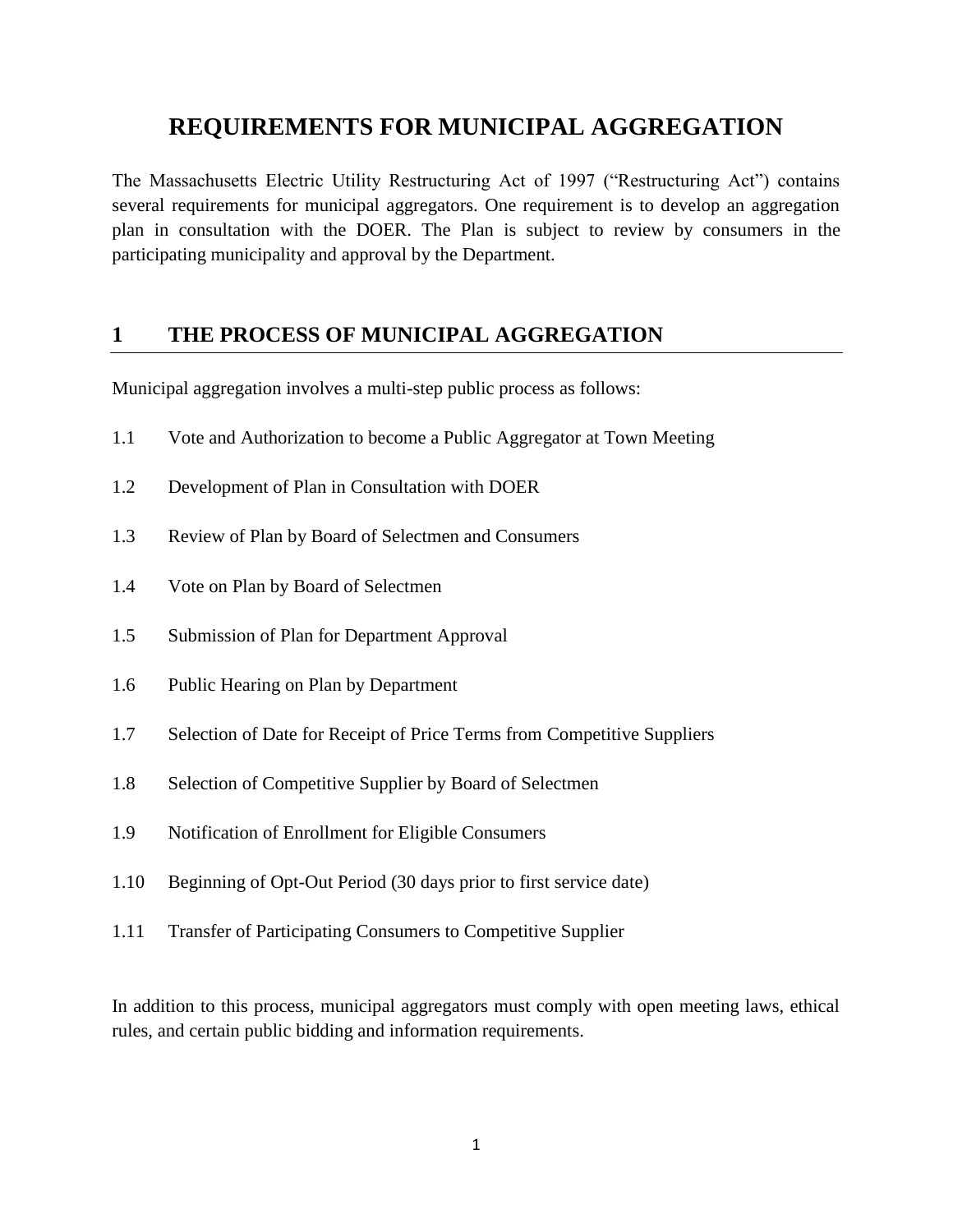## **2 ASHBY'S COMMUNITY CHOICE POWER SUPPLY PROGRAM**

The Town offers one program to achieve its goals: Ashby's Community Choice Power Supply Program ("Program"). The Program provides professional representation on behalf of consumers in state proceedings and in regional or local forums to protect consumer interests in an evolving marketplace.

The Program is designed to offer competitive choice to eligible consumers and to gain other favorable economic and non-economic terms in service contracts. The Town does not buy and resell power, but represents consumer interests to set the terms for service. Through a competitive bid and negotiation process, the Town develops a contract with a Competitive Supplier for firm, all-requirements service. The contract runs for a fixed term. The process of contract approval contains checks and balances. Once the contract has been negotiated by the Town's agent, it must be submitted to the Board of Selectmen for approval. And lastly, eligible consumers may opt-out of the Program, and select Basic Service or power supply from any other Competitive Supplier they wish at any time before or following their enrollment in the Town's Program. No eligible consumer is required to receive service under the Town's contract. [See Section 4.1.6 for detailed information on the opt-out process.]

#### **2.1 ORGANIZATIONAL STRUCTURE**

The Town's government is led by a three person Board of Selectmen. Town Elections are held on the fourth Monday of April each year.

The Board of Selectmen is composed of three members elected for staggered three year terms. They meet on alternate Wednesday evenings at 7 P.M. at Town Hall. They may also hold other meetings from time to time. The Board of Selectmen acts as the Town's Chief Executive Body responsible for the general welfare of the community. Specific powers and responsibilities of the Board of Selectmen are set forth in the Town's charter. The operational role of the Town and its agent in relation to consumers is outlined and described in the following pages.

#### **2.2 OPERATIONAL LEVELS**

There are five operational levels to the Town's Program as follows:

#### **2.2.1 Level One: Consumers**

Consumers hold the ultimate authority over the Program and its functions. They can elect candidates for the Board of Selectmen who may take positions regarding the Program. They can participate in local and regional meetings and hearings regarding issues related to restructuring in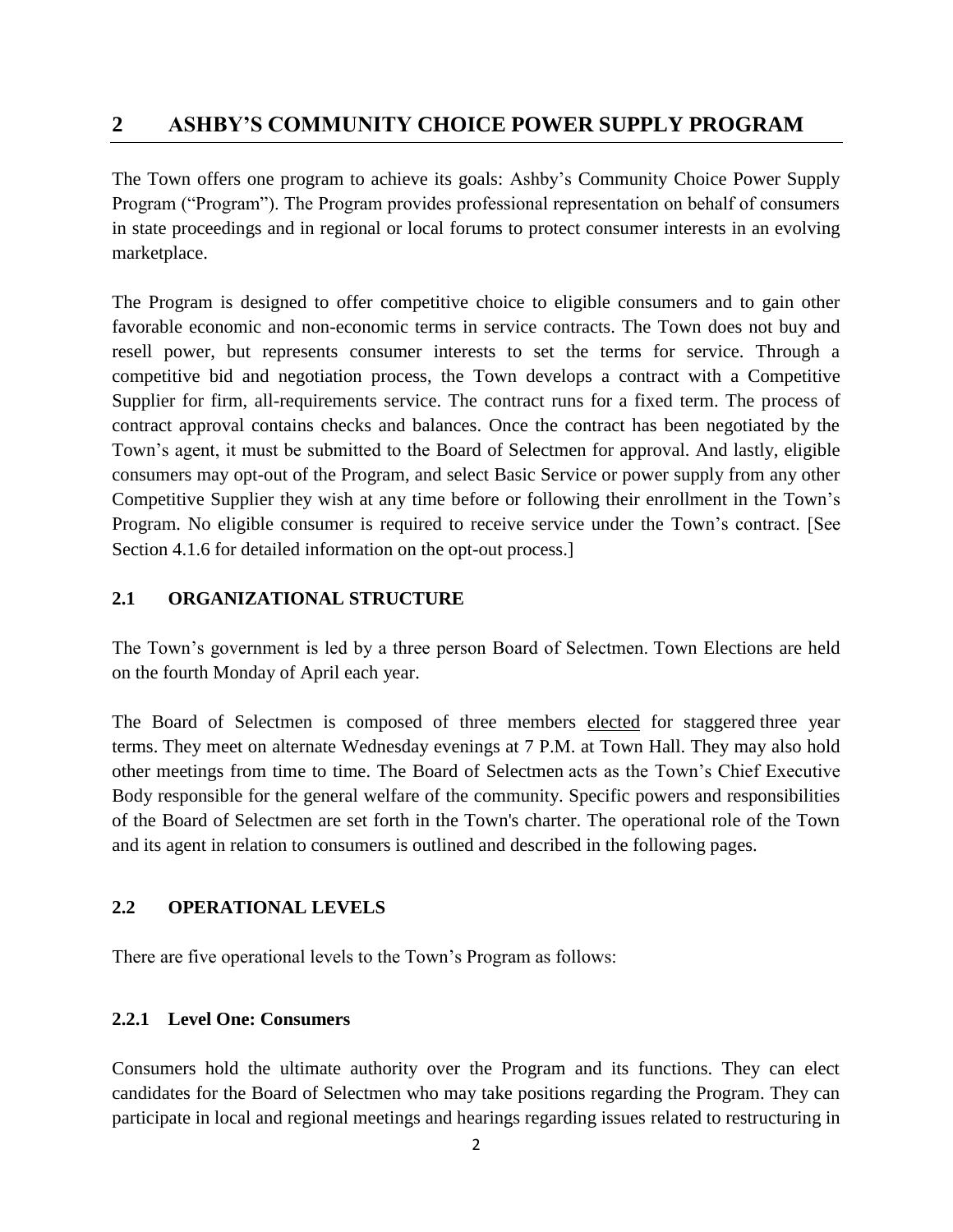general and the Town's Program in particular. And they can attend meetings to express their views.

Every eligible consumer in the Town may participate in the Town's Program. All eligible consumers will also have the ability to decline service through the Competitive Supplier and choose any other power supply option they wish. Eligible consumers who are dissatisfied with services provided under the contract negotiated by the Town may also communicate directly with the Competitive Supplier or CPG via e-mail or toll-free telephone number in an effort to alter or otherwise improve service. Eligible consumers may also opt-out at any time by contacting either CPG or the Competitive Supplier. Eligible consumers may also bring issues before the Board of Selectmen.

#### **2.2.2 Level Two: Board of Selectmen**

Based upon its existing authority or authority provided by voters at Town elections, the Board of Selectmen may act on program and policy issues and contract recommendations. In addition, it may provide instructions to the Town's agent regarding specific policy or program decisions to be made under the Program. It may also raise issues directed to it by consumers for the Town to address.

#### **2.2.3 Level Three: CPG**

As the Town's agent, CPG provides the day-to-day management and supervision of the business affairs of the Program under a contract agreement. CPG serves as the Town's procurement agent, utilizing its existing staff to solicit services as requested by the Town. In addition, CPG provides office space and administrative support to coordinate the Program's operations.

This administrative support includes:

- a) communications;
- b) program development;
- c) recordkeeping; and
- d) program oversight and maintenance.

#### **2.2.4 Level Four: Competitive Suppliers**

Competitive Suppliers contract with the Town through its Board of Selectmen. The contract is negotiated, recommended, and monitored for compliance by CPG. No contract is binding until it is approved by the Board of Selectmen. The complete set of Competitive Supplier responsibilities is found in the Electric Service Agreement (ESA) between the Town and the Competitive Supplier.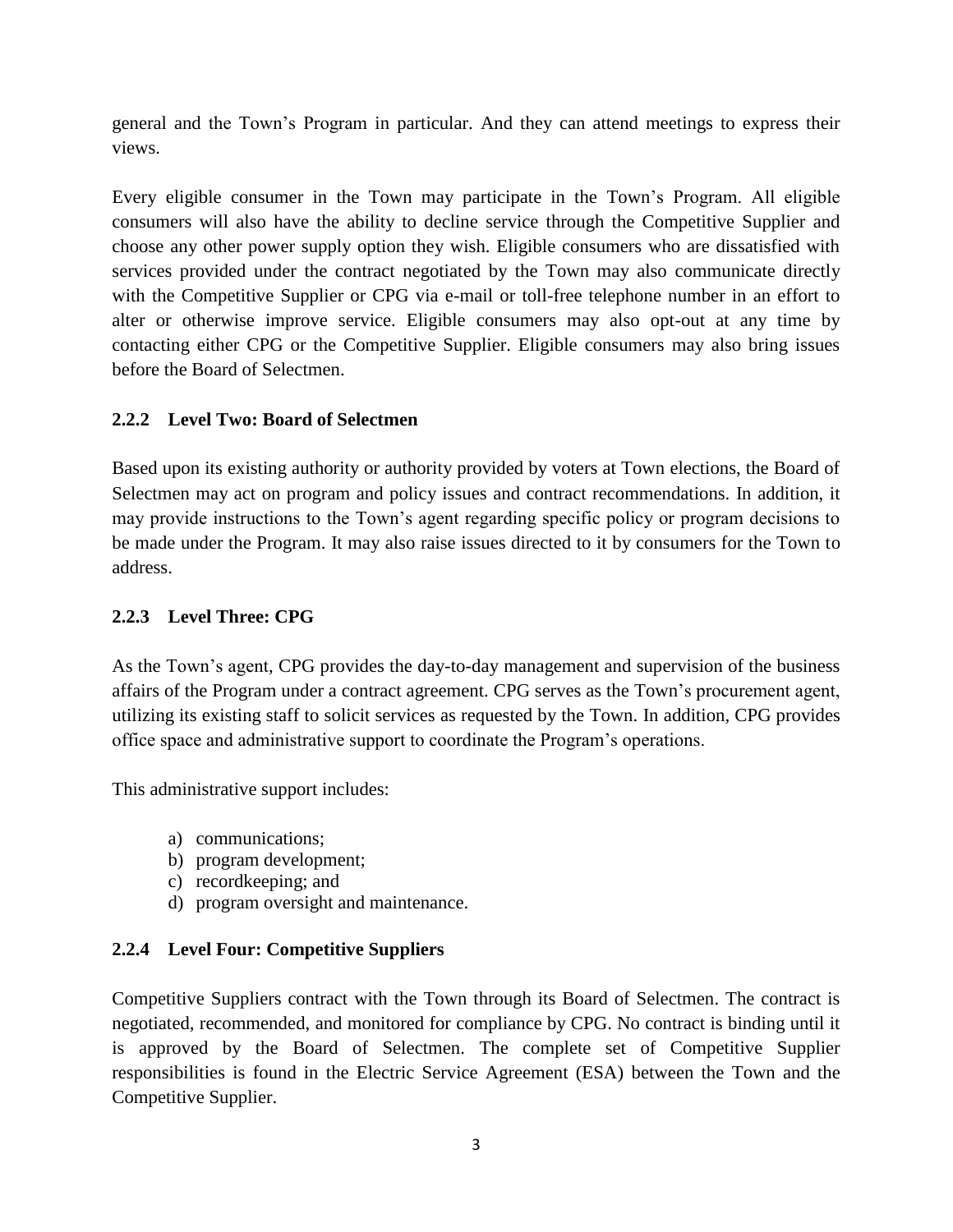#### **2.3 OPERATIONS**

The Program's operations are guided by the provisions and goals contained in this Plan and the instructions and decisions of the Board of Selectmen, CPG, and participating consumers.

The goals of this Plan are as follows:

- a) provide the basis for aggregation of eligible consumers on a non-discriminatory basis;
- b) acquire a market rate for power supply and transparent pricing;
- c) provide equal sharing of economic savings based on current electric rates;
- d) allow those eligible consumers who choose not to participate to opt-out;
- e) provide full public accountability to participating consumers; and
- f) utilize municipal and other powers and authorities that constitute basic consumer protection to achieve these goals.

#### **2.4 STAFFING AND MANPOWER**

The operations necessary to plan, deliver, and manage the Town's Program include:

- a) technical analysis;
- b) competitive procurement of services;
- c) regulatory approvals;
- d) accounting and fiscal management;
- e) contract maintenance;
- f) communications;
- g) program coordination; and
- h) administrative support.

The Town intends to utilize CPG as the professional, technical, and legal consultants to operate the Program. CPG is a licensed broker of electricity in Massachusetts (EB-107). CPG has experience designing, implementing and administering opt-out municipal aggregation programs. These programs include those currently in place in Ashland, Lancaster, Lanesborough, Lunenburg and Marlborough.

CPG will be responsible for monitoring all aspects of the Program and any resulting contractual agreements, including but not limited to: monitoring and reporting on compliance with all contract terms and conditions, resolution of contract issues, implementation of the opt-out process for consumers, participation in negotiations with Unitil ("Local Distributor"), preparation of reports, as directed, and routine updates and attendance at meetings with the Board of Selectmen.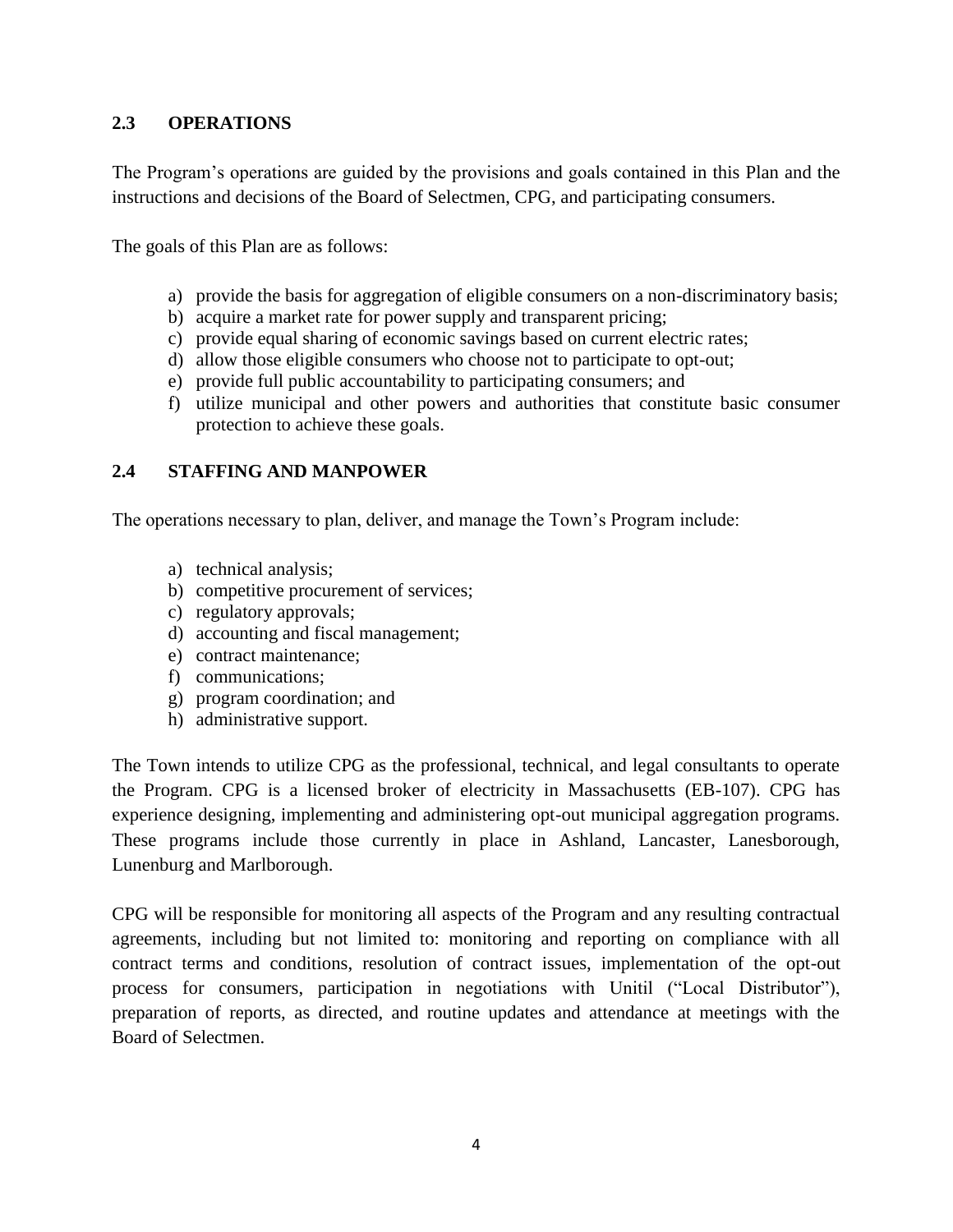The Program has been developed on behalf of the Town by CPG with the support of technical consultants and legal counsel. Once a contract has been secured, CPG will use technical consultants and legal counsel to administer the Program.

CPG will undertake negotiations with Competitive Suppliers and provide representation at the state level, as needed, at the direction of the Board of Selectmen. The terms and conditions of any contract may be subject to review by the Town Counsel, as well as by any outside legal counsel which may be selected by the Town, and may be further subject to the Town Counsel's approval as to legal form.

## **3 FUNDING**

Initial funding for Town's Program comes from private capital supplied by CPG. The ESA with a Competitive Supplier will include a \$0.001/kWh adder that will be paid by the Competitive Supplier to CPG. The \$0.001/kWh adder will fund the on-going costs of the Program. The startup costs, to be borne by CPG, include costs for legal representation, public education, communications, and mailing costs.

## **4 ACTIVATION AND TERMINATION**

### **4.1 ACTIVATION**

Following the process of municipal aggregation and competitive procurement of a proposed contract by the Town, activation of the Program requires the following steps:

- a) Approval of Plan by Department
- b) Acceptance of ESAs by Board of Selectmen
- c) Signing of ESA by Board of Selectmen
- d) Notification of Enrollment for Eligible Consumers
- e) Notification of Local Distributor
- f) Beginning of Opt-Out Period
- g) Transfer of Participating Consumers to Competitive Supplier

Each of these steps is described as follows:

#### **4.1.1 Approval of Plan by Department**

The Town, through its agent, shall file this Plan with the Department. The Department is required to hold a public hearing on the Plan.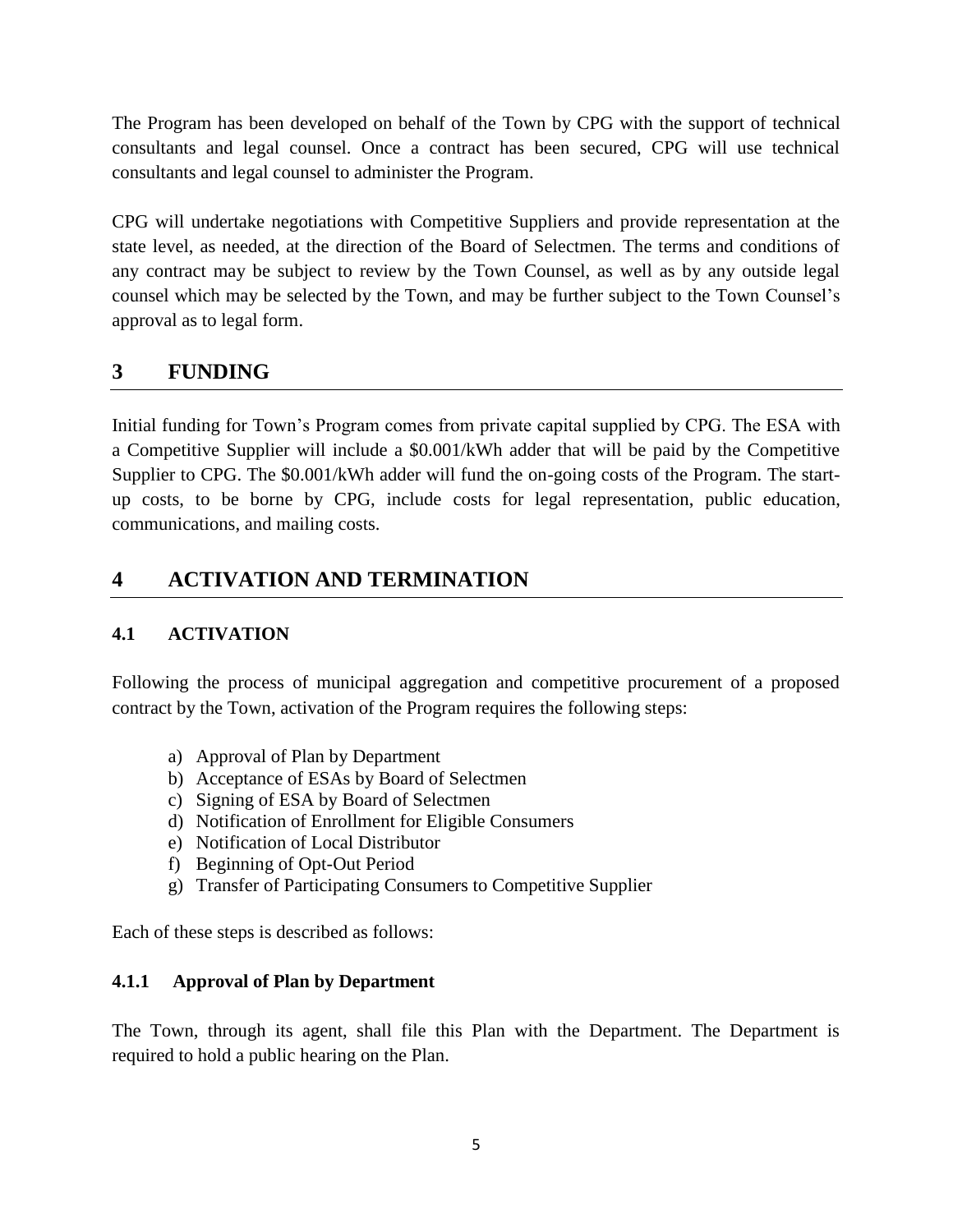#### **4.1.2 Acceptance of ESAs by Board of Selectmen**

All contracts negotiated by the Town shall be expressly conditioned upon the acceptance of the contract by the Board of Selectmen. Competitive Suppliers and contracts must comply with all applicable laws and rules and regulations promulgated by the Department concerning competitive suppliers.

#### **4.1.3 Signing of ESA by Board of Selectmen**

With the signing of the contract by the Board of Selectmen, the terms and conditions in the contract will be utilized for service for eligible consumers within the municipal boundaries of the Town, except for those eligible consumers who have selected a Competitive Supplier prior to the contract activation date and do not wish to switch to service under the Town's contract, or those eligible consumers who affirmatively opt-out of the Program. In addition, all eligible consumers relocating to the area will be enrolled in the Town's Program one month after their delivery account is set up with the Local Distributor, unless they choose another Competitive Supplier, or opt-out following activation of service.

#### **4.1.4 Notification of Enrollment for Eligible Consumers**

Following approval of the contract by the Town, the Competitive Supplier shall undertake notification of all eligible consumers on Basic Service to be enrolled. The Local Distributor will inform the Competitive Supplier and CPG as to which consumers are on Basic Service and which consumers are receiving power from third-party suppliers. The Local Distributor will run this data just prior to the meter read at which the change to the Competitive Supplier is set to occur to ensure that no consumers contracted with third-party suppliers are enrolled. Only current Basic Service consumers will be sent opt-out notices. The Town may also generally notify all consumers receiving competitive service of their eligibility to receive power from the Town's Competitive Supplier.

The process of notification shall be multi-layered and will include:

- a) mailings by the Competitive Supplier;
- b) newspaper notices;
- c) public service announcements (PSAs); and
- d) notices posted in Town Hall.

The Competitive Supplier may also seek approval from the Local Distributor to provide information pertaining to the Program through bill messages. All notification expenses shall be borne by the Competitive Supplier.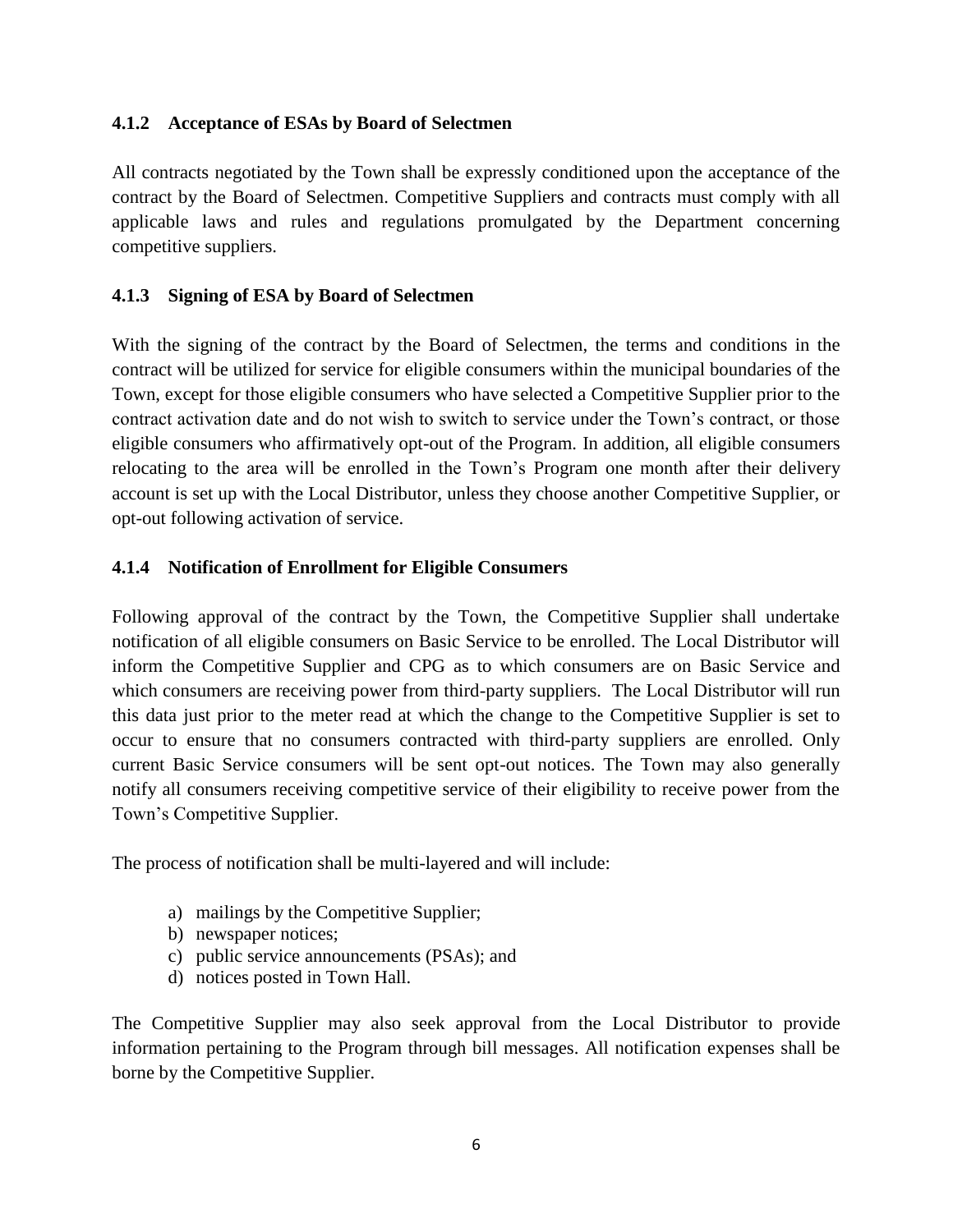Prior to enrollment, this notification shall:

- a) inform eligible consumers they have the right to opt-out of the aggregated entity without penalty and choose Basic Service at any time before or after their first day of service;
- b) prominently state all charges to be made and a comparison of the price and primary terms of the Town's contract compared to the price and terms of the Local Distributor's Basic Service;
- c) explain the opt-out process; and
- d) provide written notification that no charges associated with the opt-out will be made by the Competitive Supplier.

When a new eligible consumer first moves to the Town, the eligible consumer will not be assigned to the Town's Competitive Supplier until the Competitive Supplier submits an "enroll customer" transaction. Prior to such "enroll customer" transaction, the eligible consumer shall receive Basic Service.

To facilitate enrollment in the Town's Program, after approval by the Department and execution of a contract with a Competitive Supplier, the Local Distributor will electronically transmit the name, address and existing power supply option (i.e. Basic Service or non-Basic Service) of the new eligible consumer to the Town's designated Competitive Supplier to facilitate the notification and opt-out requirements of the Program. Once the appropriate notification has been provided to the eligible consumer and applicable opt-out requirements met, the Competitive Supplier will electronically enroll the eligible consumer by submitting an "enroll customer" transaction to the Local Distributor in accordance with the rules and procedures set forth in the EBT Working Group Report, which is applicable to all Competitive Suppliers and distribution companies in Massachusetts.

The approximate timing of the major procedural steps related to the notification of consumers is as follows:

| Day 1      | Supply contract executed between Town and Competitive Supplier                            |  |  |
|------------|-------------------------------------------------------------------------------------------|--|--|
| Day 2      | Competitive Supplier notifies Local Distributor to prepare Town eligible<br>consumer data |  |  |
| Day 14     | Competitive Supplier receives eligible consumer data from Local                           |  |  |
|            | Distributor                                                                               |  |  |
| Day 18     | Competitive Supplier mails opt-out notice to all eligible consumers                       |  |  |
| Day 19     | 30-day opt-out period begins on date of postmark                                          |  |  |
| Day $21$   | Eligible consumers receive mail                                                           |  |  |
| Days 21-51 | Consumers wishing to opt-out return pre-paid reply card to Competitive                    |  |  |
|            | Supplier                                                                                  |  |  |
| Day 52     | Competitive Supplier removes opt-outs from eligible list                                  |  |  |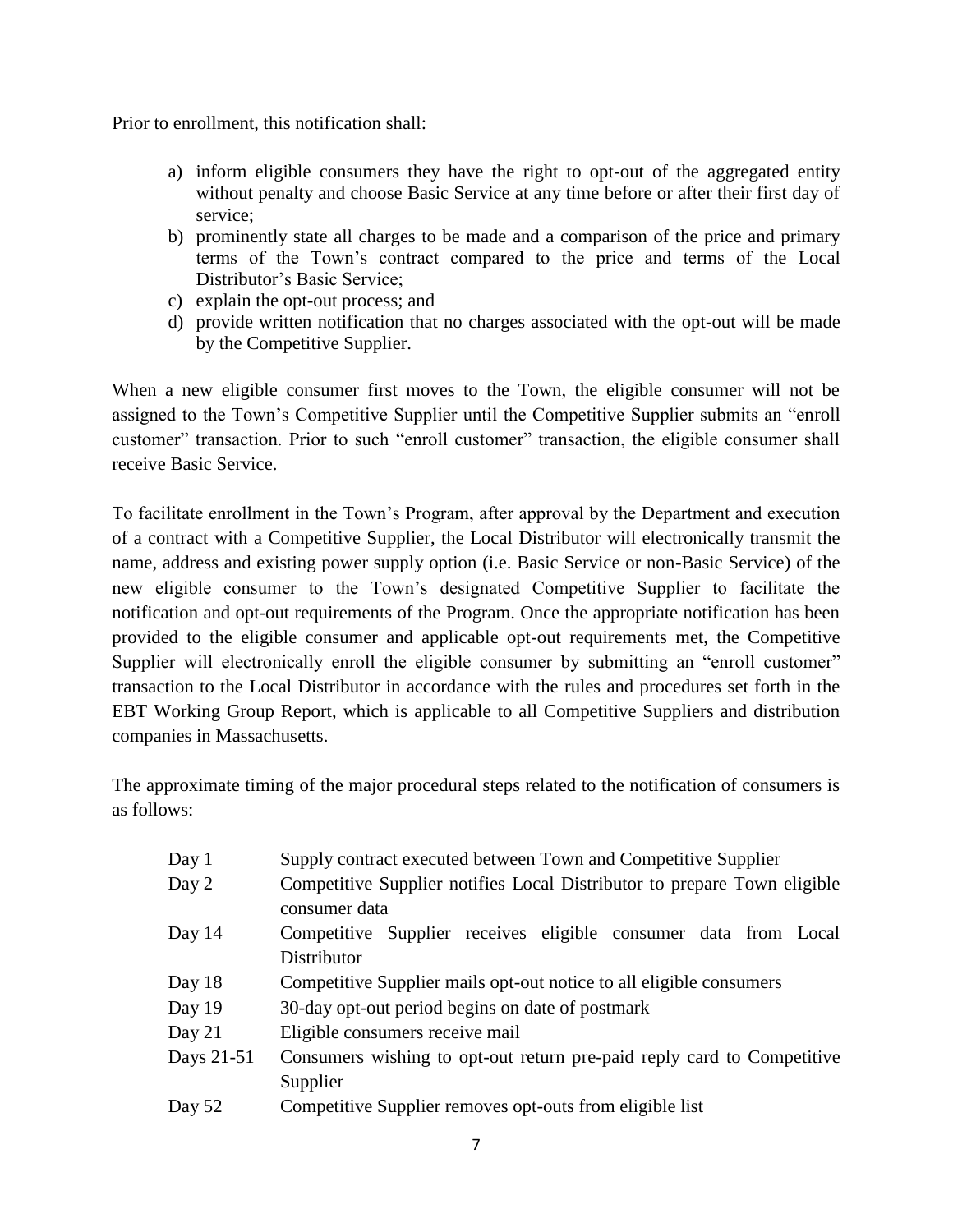Day 53 Competitive Supplier sends "supplier enrolls customer" EDI for all participating consumers

Participating consumers are enrolled with supplier on the next meter read.

Our experience with previous aggregation programs suggests that the Town, Competitive Supplier and Local Distributor need about two months to complete the consumer notification and enrollment process.

The methods by which eligible consumers will be enrolled in the Program are consistent with the Local Distributor's Terms and Conditions for Competitive Suppliers, docketed as M.D.P.U. No. 211, as approved by the Department from time to time.

#### **4.1.5 Notification of Local Distributor**

Along with notification of eligible consumers, the Town shall notify the selected Competitive Supplier and Local Distributor to begin preparation of the administrative process to transfer eligible consumers coincident with each eligible consumer's billing cycle. Alternatively, or in combination with the Town notification, the selected Competitive Supplier may notify the Local Distributor to begin preparation of the administrative process.

#### **4.1.6 Beginning of Opt-Out Period**

Eligible consumers may opt-out of service from the Program at no charge either in advance of service start up deadlines or at any time after the first day of service. Eligible consumers who seek to return to the Local Distributor's Basic Service should provide notice to the Competitive Supplier and/or the Local Distributor five or more business days before the next scheduled meter read date. Participating residential consumers will be transferred to the Local Distributor's Basic Service in two business days. Participating commercial and industrial consumers will be transferred to the Local Distributor's Basic Service after their next meter read date provided the meter read date is at least two days after the Local Distributor is notified of the transfer. There shall be no charge for returning to the Local Distributor's Basic Service in this manner. Further opportunities for eligible consumer opt-out may be negotiated by the Town and the Competitive Supplier and included in the terms of the contract presented to the Board of Selectmen and made part of the public information offered to each eligible consumer. Eligible consumers who opt-out and subsequently wish to enroll may be enrolled at the Competitive Supplier's discretion and pursuant to the Local Distributor's Terms and Conditions for Competitive Suppliers, docketed as M.D.P.U. No. 211, as approved by the Department from time to time.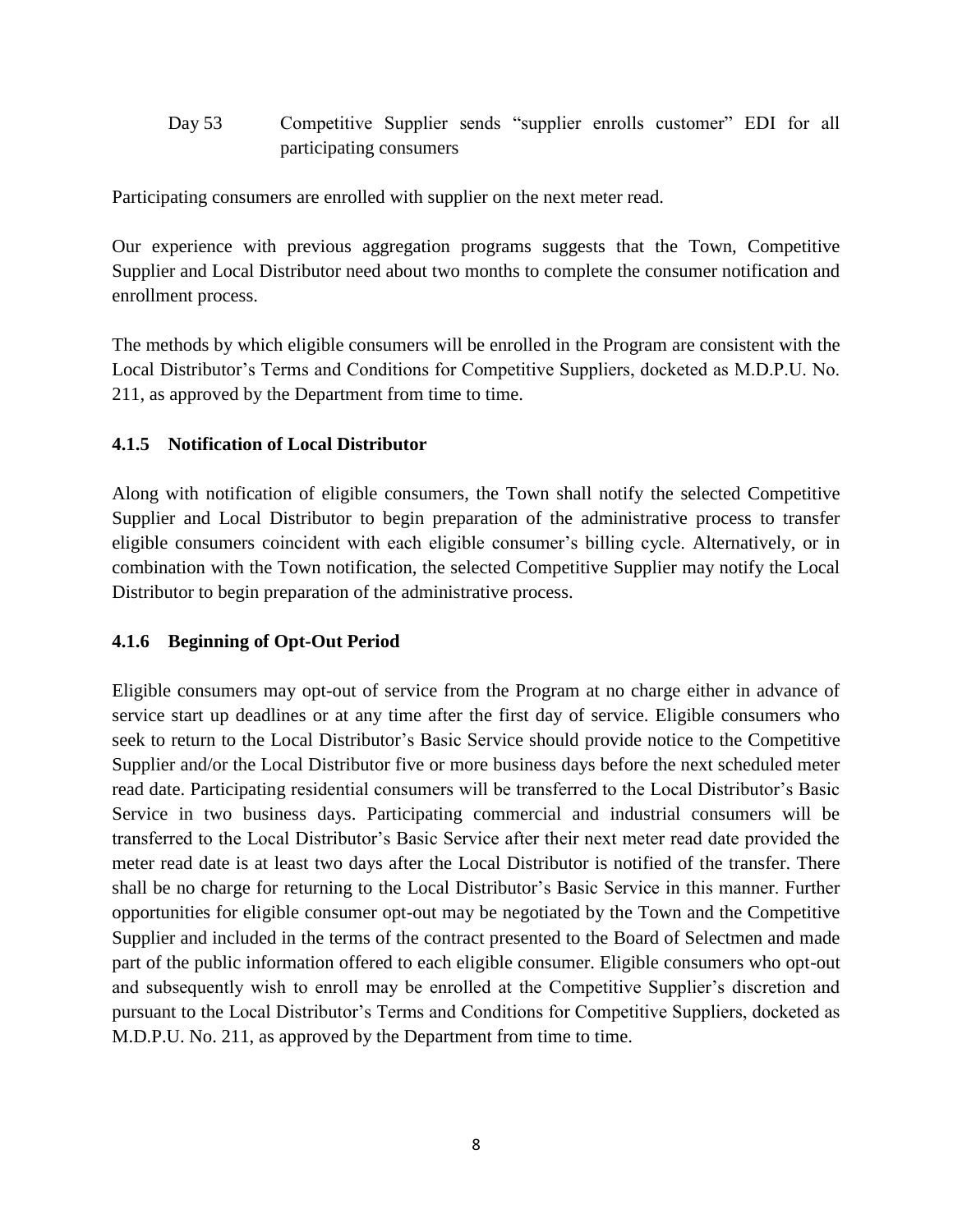#### **4.1.7 Transfer of Participating Consumers to Competitive Supplier**

The process of activation is an administrative function with three parts:

- a) Data Preparation: The Local Distributor will identify all eligible consumers on Basic Service in the Town by eliminating those who have already selected a Competitive Supplier.
- b) Automatic Enrollment: All verified eligible consumers shall be transferred to the Town's Competitive Supplier coincident with the Local Distributor's billing periods, unless they have previously sent in notification of their intent to opt-out according to established deadlines. Eligible consumers will be enrolled with the new Competitive Supplier over the period of one month. Service under the new Competitive Supplier shall begin at the start of the billing period following transfer.
- c) Notification: The Local Distributor shall notify each transferred participating consumer of the change to the Town's Competitive Supplier with its last bill for Basic Service.

#### **4.2 TERMINATION**

The Program may be terminated in two ways:

- a) upon contract termination or expiration without any extension, renewal, or subsequent contract being negotiated; or
- b) at the decision of the Board of Selectmen to dissolve the Program.

Each participating consumer receiving service under the Town's Program will receive notification of termination of the Program 90 days prior to such termination.

In the event of contract termination, participating consumers would return to the Local Distributor's Basic Service or choose a Competitive Supplier.

### **5 METHODS FOR ENTERING AND TERMINATING AGREEMENTS**

The Town's process for entering, modifying, enforcing, and terminating all agreements associated with the Program shall comply with the requirements of the Town's charter, and state and federal laws. Where required, the procedures outlined in M.G.L. c. 30B shall be followed. Other agreements shall be entered, modified, or terminated in compliance with the law and according to the express provisions of the relevant agreement.

Prior to the end of the initial ESA, CPG will be responsible for conducting a subsequent bidding process for a new ESA. The Board of Selectmen is responsible for executing a new ESA. Customers will be notified through press releases and public notices. New opt-out notices will not be mailed. The Town will not use on-bill messaging or bill inserts. However, the Local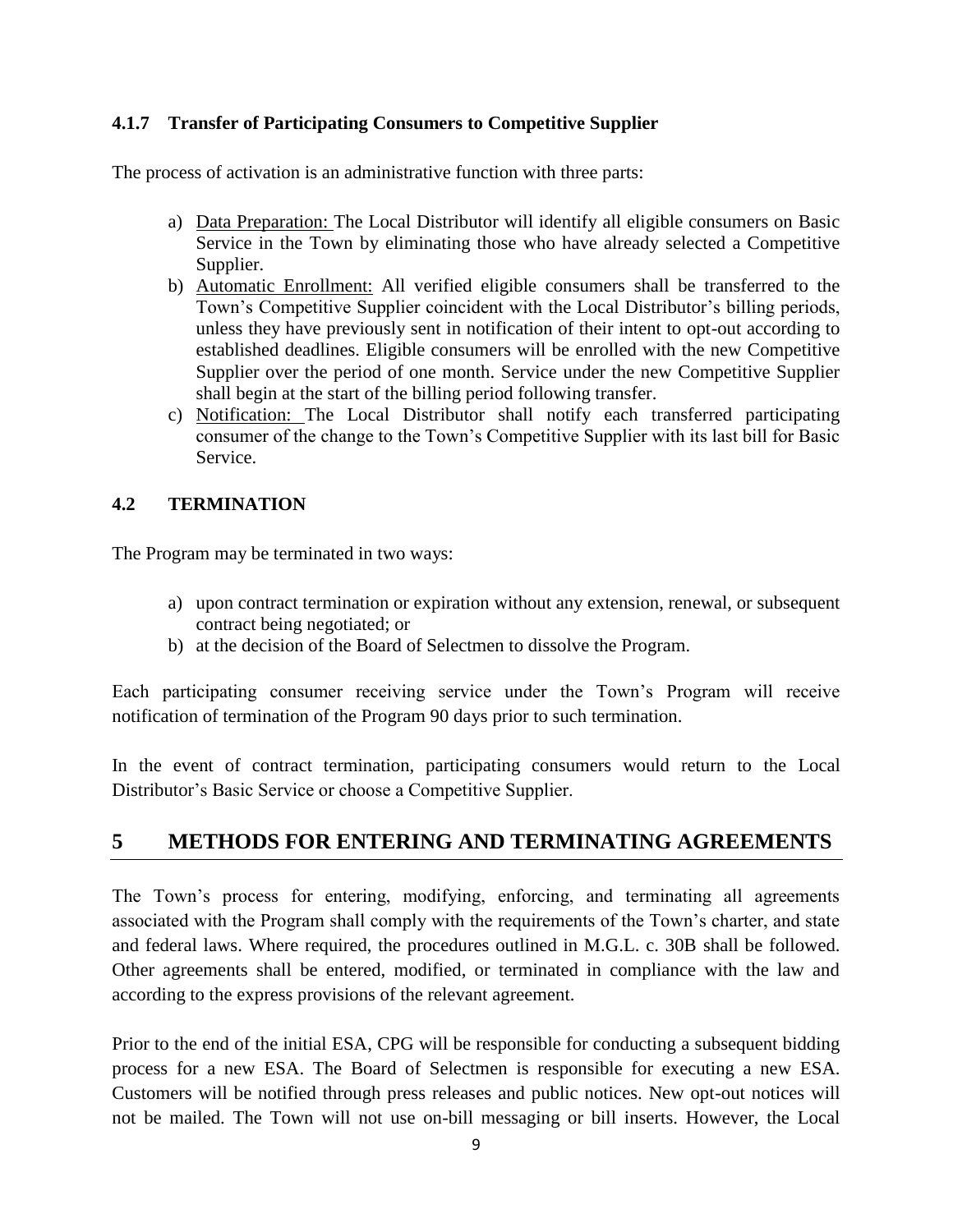Distributor may include on-bill messaging notifying consumers of a supplier switch. The transfer of customers from the existing supplier to the new supplier is conducted by the new supplier in coordination with the local distributor using established EDI protocols.

## **6 RATE SETTING, COSTS, AND BILLING**

The Town will offer the Program at rates and terms to be negotiated with Competitive Suppliers. All Competitive Supplier charges to the participating consumer will be fully and prominently disclosed under the notification process.

The Local Distributor shall continue to provide metering, billing, and maintenance of the distribution system as a regulated monopoly function. Charges for metering, billing and other distribution services shall be regulated by the Department, unless otherwise provided for in law, or Department rules and regulations.

#### **6.1 RATE SETTING**

Under Department orders, the Local Distributor assigns the rate classification and corresponding character of service and associated regulated rates. These rates include a monthly customer charge, a distribution charge, a transmission charge, a transition charge, an energy conservation charge, and a renewable energy charge that currently make up a portion of a the ratepayer's bill. Although the Town, or its agent, may participate in regulatory proceedings and represent the interests of ratepayers regarding these regulated rates, it will not assign or alter existing rate classifications without the approval of the Department. [See Section 6.3 for an example of a typical residential bill.]

The focus of the Town, as noted above, will be acquisition of competitive prices and terms for power supply. This price, or prices, will be set through the competitive bid and negotiation process, and will be noted on the participating consumer's bill as the "generation charge".

The competitive bid process will seek prices that will differ among the rate classifications established by the Local Distributor's tariffs. The terms and conditions of service may also vary among rate classifications.

#### **6.2 COSTS**

There is no cost to eligible or participating consumers. The Program funding will be derived from a\$0.001/kWh commission fee payable by the Competitive Supplier to CPG.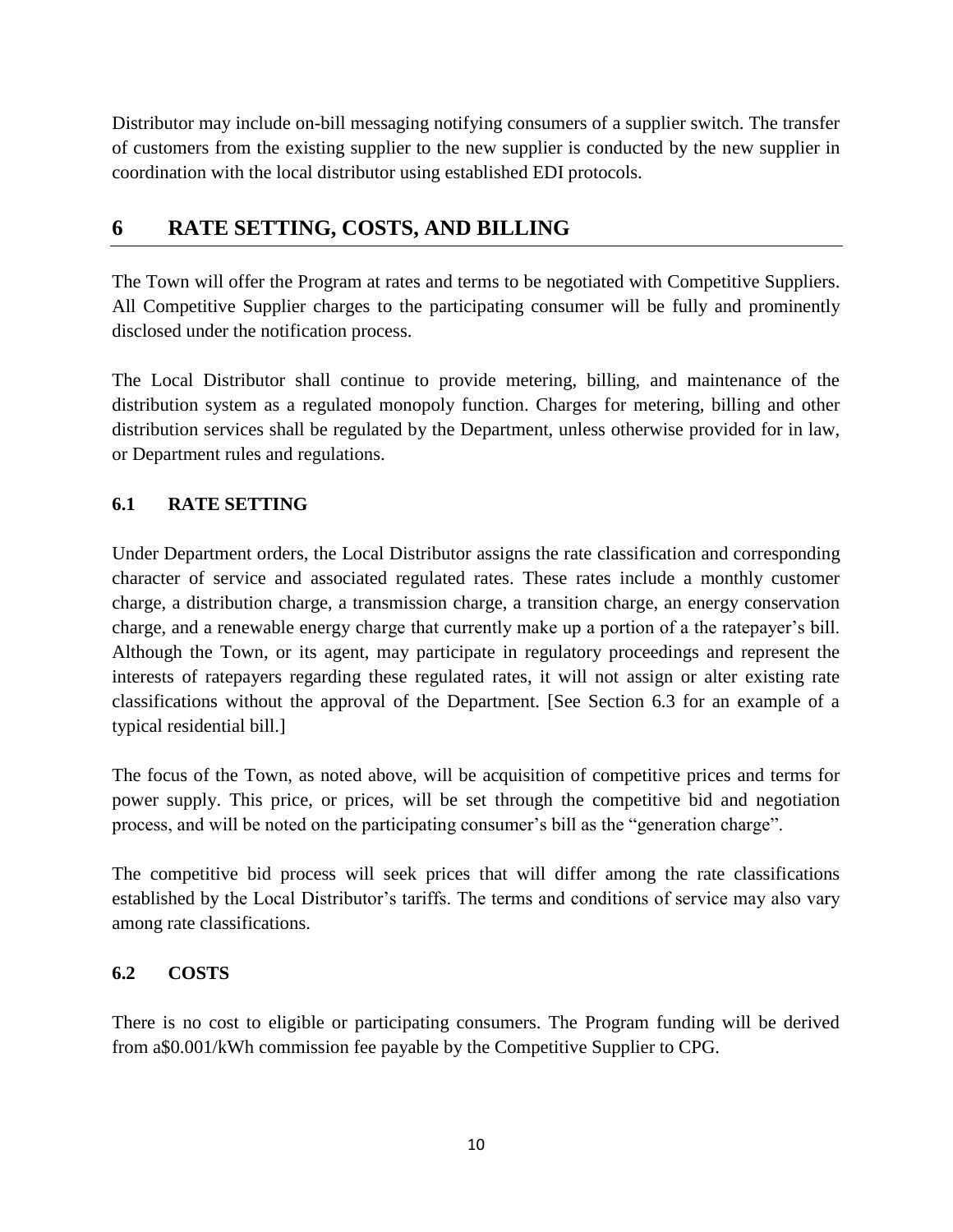#### **6.3 BILLING**

Participating consumer billing under the Town's Program will be made by the Competitive Supplier under contract and shall be incorporated into the standard monthly utility billing. Participating consumers will receive a "complete bill" from the Local Distributor that incorporates the power supply charge and the Local Distributor's delivery charges. The bill shall include a clear delineation of all regulated and non-regulated charges.

The typical residential "complete bill" for use of 500 kilowatt hours shows the following charges for the Local Distributor's Basic Service in May 2012:

For Customer With Monthly Usage of 500 kWh

|                                                          | Rate<br>$(\frac{\sqrt{2}}{kWh})$ | Charge  |
|----------------------------------------------------------|----------------------------------|---------|
| <b>Delivery Services Detail</b><br>(Rate: R1)            |                                  |         |
| <b>Customer Charge</b>                                   |                                  | 5.29    |
| <b>Distribution Charge</b>                               | 0.05420                          | 27.10   |
| <b>Transition Charge</b>                                 | 0.02618                          | 13.09   |
| <b>Transmission Charge</b>                               | 0.01064                          | 5.32    |
| <b>Energy Efficiency Charge</b>                          | 0.00250                          | 1.25    |
| 0.00050<br>Renewable Energy Charge                       |                                  | 0.25    |
| <b>Total Delivery Services</b>                           |                                  | \$52.30 |
| <b>Supplier Services Detail</b><br>(Rate: Basic Service) |                                  |         |
| <b>Generation Services Charge</b>                        | 0.06230                          | 31.15   |
| <b>Total Supplier Services</b>                           |                                  | \$31.15 |
| Average Bill Total                                       |                                  | \$83.45 |

Sources: http://www.unitil.com/energy-for-residents/electric-information/rates Accessed May 15, 2012.

#### **7 UNIVERSAL ACCESS**

"Universal access" is a term derived from the traditional regulated utility environment in which all consumers desiring service receive that service. The DOER's Guide to Municipal Electric Aggregation in Massachusetts has defined universal access to mean "electric services sufficient for basic needs (an evolving bundle of basic services) available to virtually all members of the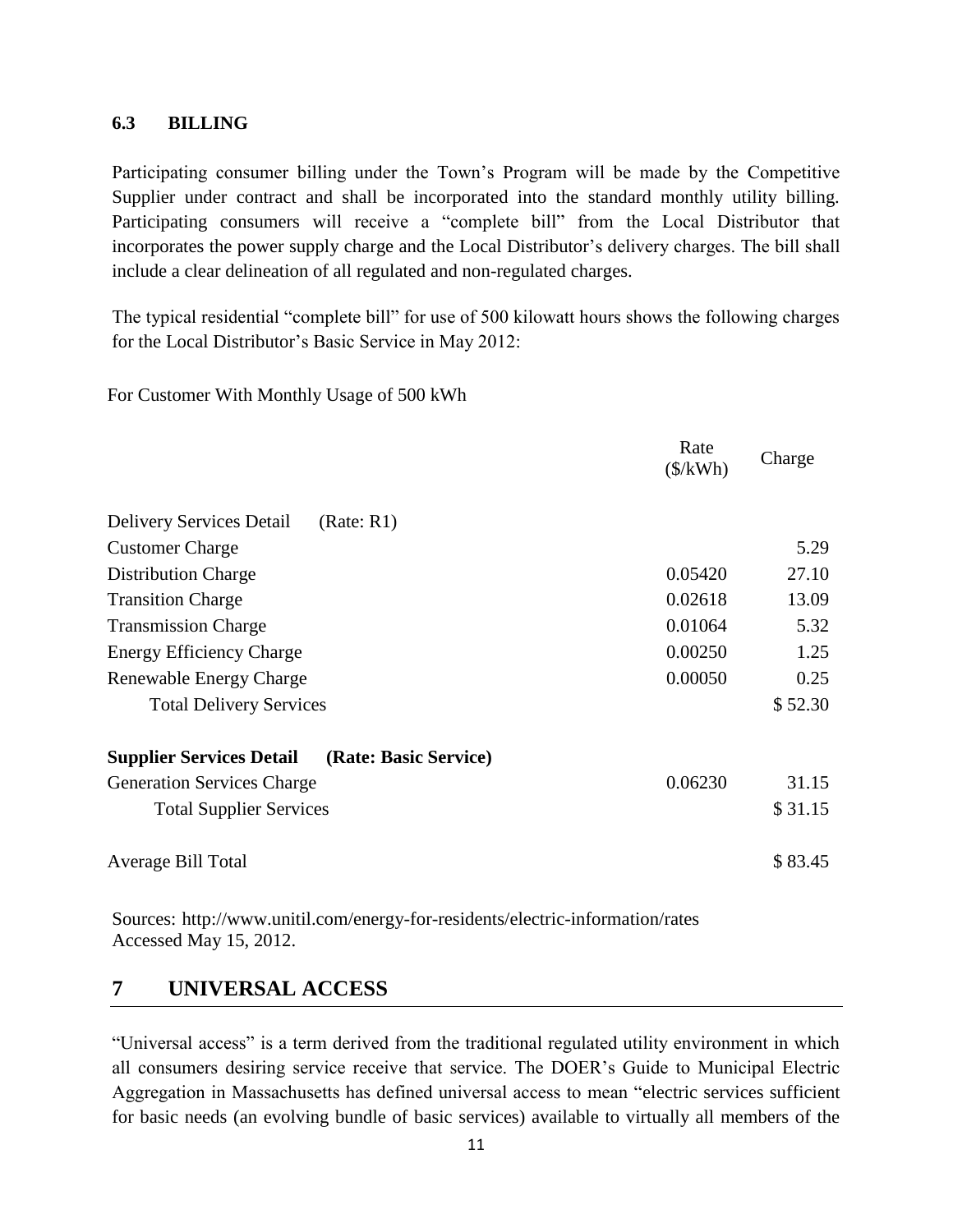population regardless of income." The Guide also provides that a municipal aggregation plan meets the requirement of universal access "by giving all consumers within its boundaries the opportunity to participate, whether they are currently on Basic Service or the supply service of a Competitive Supplier." For the purposes of the Town's Program this will mean that all existing consumers within the borders of the Town and all new consumers in the Town shall be eligible for service from the Competitive Supplier under the terms and conditions of the contract**.** One of the Town's goals, as indicated in Section 2.3, is to "Provide the basis for aggregation of eligible consumers on a non-discriminatory basis".

Service under the Town's Program shall include rate classifications in adherence with universal service principles and requirements, and the traditional non-discriminatory practices of local government. Contracts with all Competitive Suppliers shall contain provisions to maintain these principles and equitable treatment of all rate classifications.

Eligible existing consumers in the Town shall be transferred to the Program unless they have already contracted with a Competitive Supplier, or affirmatively opted-out of the Program. Eligible low-income consumers shall remain subject to all existing provisions of state law regarding their rights to return to Basic Service and participate in the Program as well.

Eligible new consumers in the service territory shall be automatically enrolled in the Program one month after establishing delivery service with the Local Distributor. Eligible new consumers will retain the right to opt-out any time after the commencement of Program service.

## **8 EQUITABLE TREATMENT OF RATEPAYERS**

All ratepayers will be treated equitably. They will be guaranteed the right to raise and resolve disputes with the Competitive Supplier, be provided all required notices and information, and always retain the right to opt-out of the Town's Program as described herein or to switch Competitive Suppliers. The requirement of equitable treatment of all ratepayers does not, however, require that all ratepayers be offered the same pricing or terms and conditions. To impose such an interpretation to the statutory requirements governing municipal aggregation programs would, in effect, result in inequitable treatment, as attempting to apply identical prices, terms, and conditions to ratepayers with widely disparate characteristics would have the inevitable effect of giving some ratepayers more favorable service than others. The implementation of the Program will recognize this reality through appropriate distinctions in pricing and, where applicable, terms and conditions among ratepayers.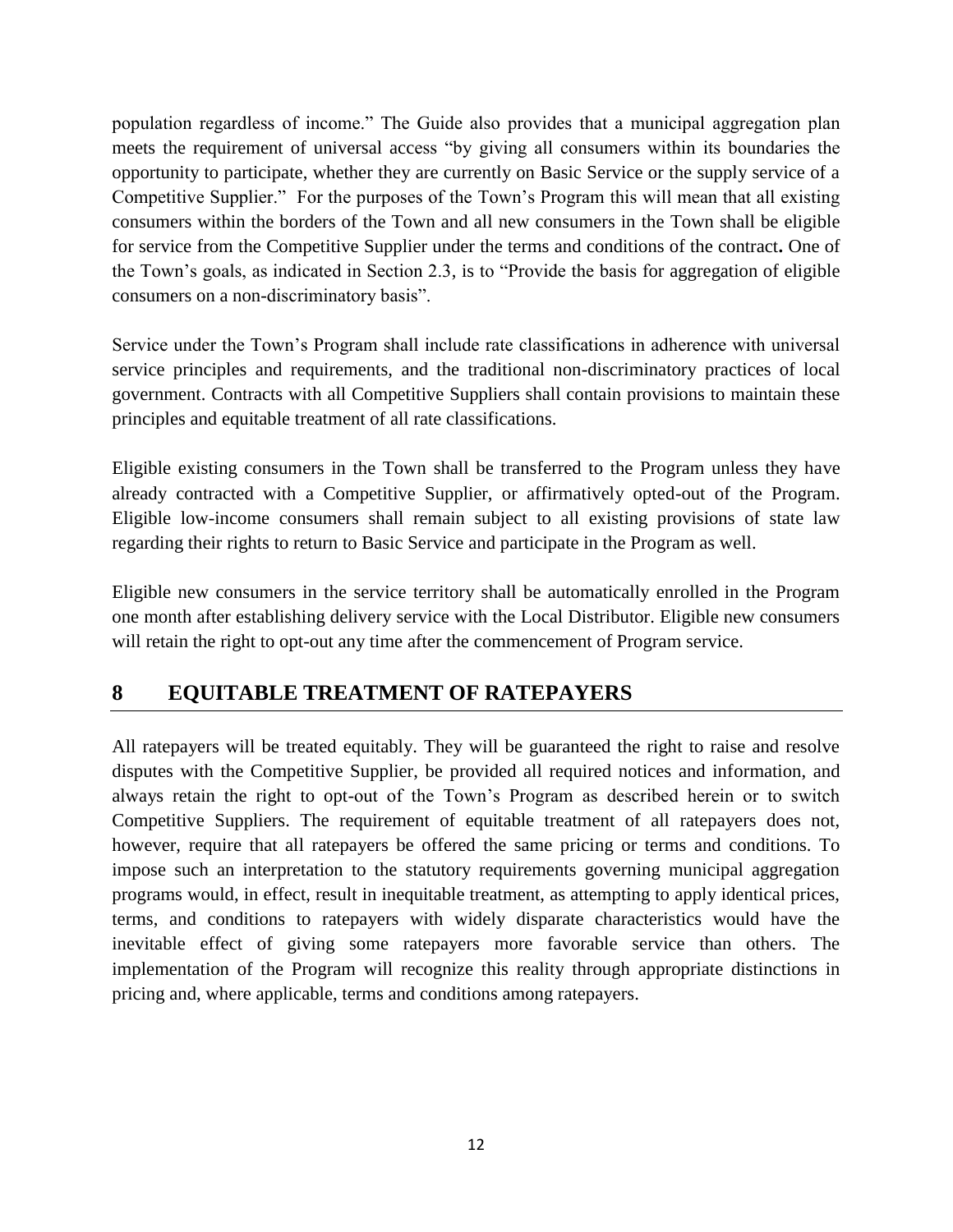#### **9 RELIABILITY**

"Reliability" in power supply and in transmission and distribution is essential to consumers. This will be accomplished and reinforced by the Program at several levels through:

- a) provisions of the contract that will include language on reliability of supply, liability and damages provisions;
- b) traditional proceedings related to the Local Distributor's regulated transmission and distribution services; and
- c) direct discussions with the Local Distributor concerning specific or general problems related to quality and reliability of transmission and distribution service in the Town.

## **10 RIGHTS AND RESPONSIBILITIES OF PARTICIPANTS**

#### **10.1 RIGHTS**

All participating consumers shall enjoy the protections of law afforded to them as they currently exist or as they may be amended from time to time. These include rights to question billing or service quality or service practices. Under protocols developed by the Department, problems related to billing or service shall be directed to the appropriate parties. All eligible consumers shall also enjoy the individual right to decline participation in the Town's Program.

#### **10.2 RESPONSIBILITIES**

All participating consumers shall meet all standards and responsibilities required by the Department, including payment of billings and access to essential metering and other equipment to carry out utility operations.

## **11 CONSEQUENCES OF MUNICIPAL AGGREGATION**

The Program functions under the restrictions of state law and carries a range of results and consequences:

#### **11.1 PARTICIPATION IN COMPETITIVE MARKET**

Many consumers lack knowledge and leverage to negotiate terms for power supply. A municipal aggregator provides them with an option for professional representation and the leverage of a large group so that they may participate more effectively in the competitive process and achieve benefits.